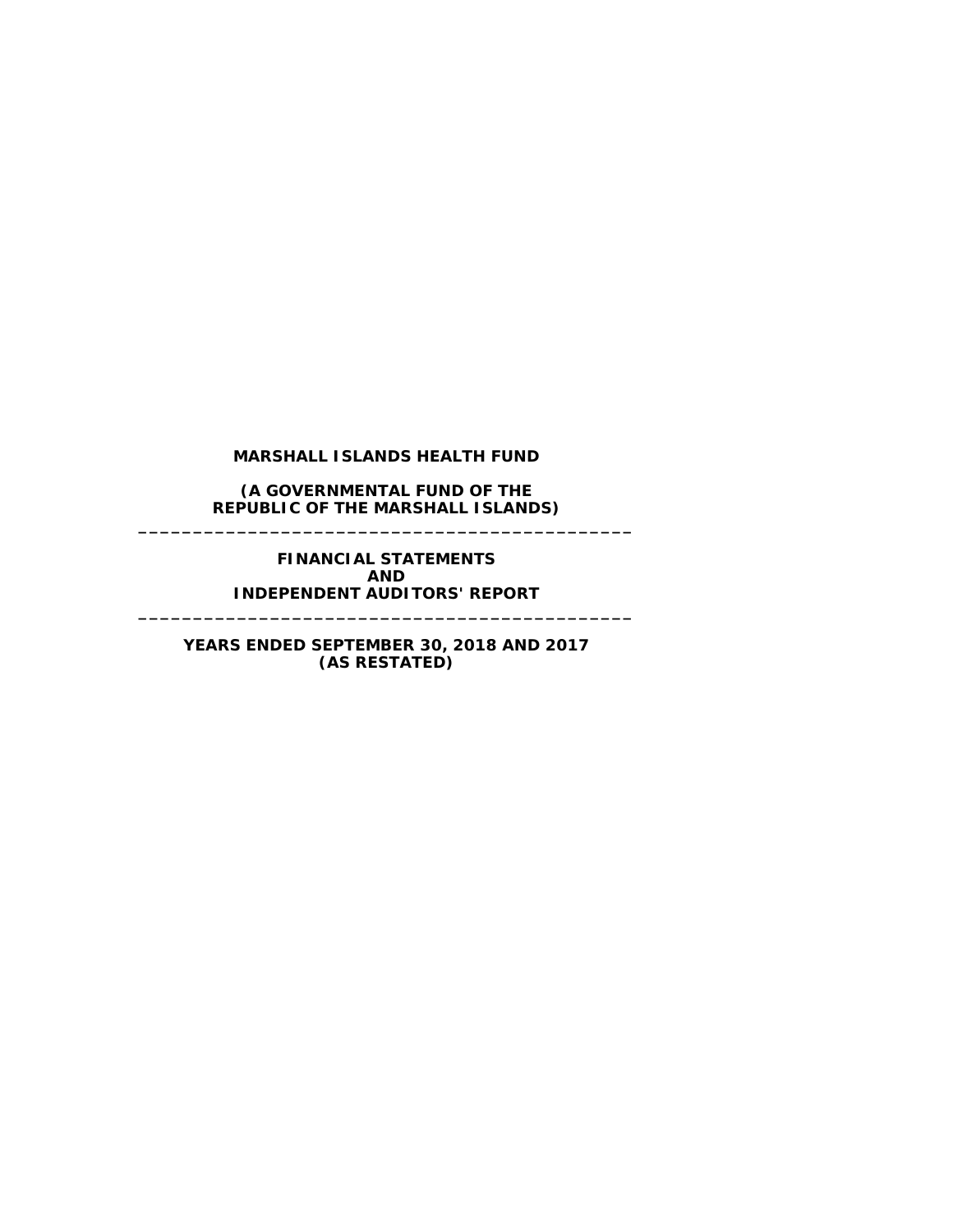Years Ended September 30, 2018 and 2017 Table of Contents

|      |                                                                                                                                                                                                                             | Page No. |
|------|-----------------------------------------------------------------------------------------------------------------------------------------------------------------------------------------------------------------------------|----------|
| L.   | INDEPENDENT AUDITORS' REPORT                                                                                                                                                                                                |          |
| Н.   | <b>FINANCIAL STATEMENTS:</b>                                                                                                                                                                                                |          |
|      | <b>Balance Sheets</b>                                                                                                                                                                                                       | 3        |
|      | Statements of Revenues, Expenditures and Changes in Fund<br><b>Balance</b>                                                                                                                                                  | 4        |
|      | Notes to Financial Statements                                                                                                                                                                                               | 5        |
| III. | INDEPENDENT AUDITORS' REPORT ON COMPLIANCE WITH<br><b>LAWS AND REGULATIONS</b>                                                                                                                                              |          |
|      | Independent Auditors' Report on Internal Control Over Financial<br>Reporting and on Compliance and Other Matters Based on an<br>Audit of Financial Statements Performed in Accordance With<br>Government Auditing Standards | 11       |
|      |                                                                                                                                                                                                                             |          |
|      | Schedule of Findings and Responses                                                                                                                                                                                          | 13       |
|      | Unresolved Prior Year Findings                                                                                                                                                                                              | 19       |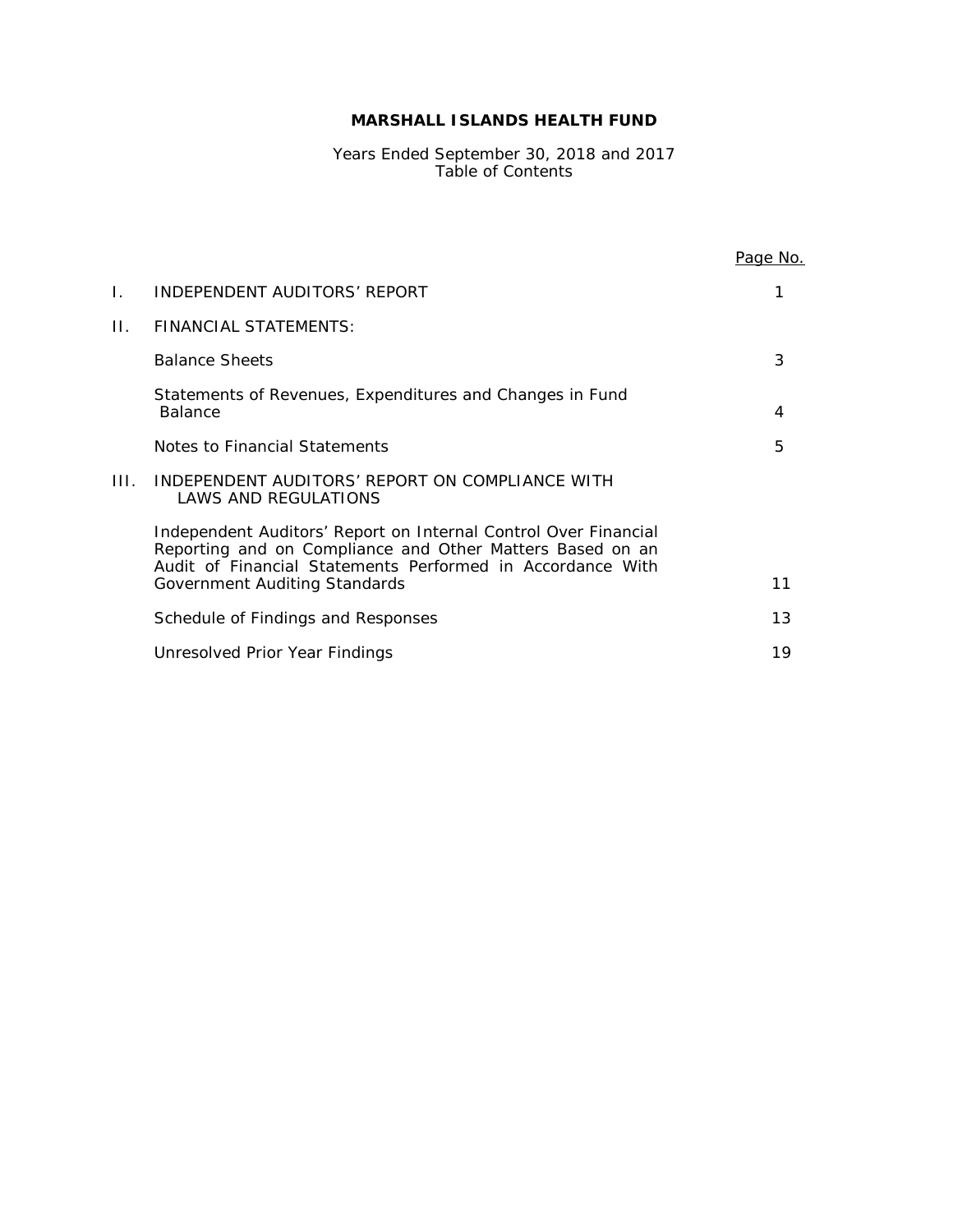# **Deloitte**.

Deloitte & Touche LLP 361 South Marine Corps Drive Tamuning, GU 96913-3973 USA

Tel: +1 (671) 646-3884 Fax: +1 (671) 649-4265

www.deloitte.com

# **INDEPENDENT AUDITORS' REPORT**

Honorable Kalani Kaneko Minister of Health and Human Services Republic of the Marshall Islands:

# **Report on the Financial Statements**

We have audited the accompanying financial statements of the Marshall Islands Health Fund, a governmental fund of the Republic of the Marshall Islands, which comprise the balance sheets as of September 30, 2018 and 2017, and the related statements of revenues, expenditures, and changes in fund balance for the years then ended, and the related notes to the financial statements.

#### *Management's Responsibility for the Financial Statements*

Management is responsible for the preparation and fair presentation of these financial statements in accordance with accounting principles generally accepted in the United States of America; this includes the design, implementation, and maintenance of internal control relevant to the preparation and fair presentation of financial statements that are free from material misstatement, whether due to fraud or error.

#### *Auditors' Responsibility*

Our responsibility is to express an opinion on these financial statements based on our audits. We conducted our audits in accordance with auditing standards generally accepted in the United States of America and the standards applicable to financial audits contained in *Government Auditing Standards*, issued by the Comptroller General of the United States. Those standards require that we plan and perform the audit to obtain reasonable assurance about whether the financial statements are free from material misstatement.

An audit involves performing procedures to obtain audit evidence about the amounts and disclosures in the financial statements. The procedures selected depend on the auditor's judgment, including the assessment of the risks of material misstatement of the financial statements, whether due to fraud or error. In making those risk assessments, the auditor considers internal control relevant to the entity's preparation and fair presentation of the financial statements in order to design audit procedures that are appropriate in the circumstances, but not for the purpose of expressing an opinion on the effectiveness of the entity's internal control. Accordingly, we express no such opinion. An audit also includes evaluating the appropriateness of accounting policies used and the reasonableness of significant accounting estimates made by management, as well as evaluating the overall presentation of the financial statements.

We believe that the audit evidence we have obtained is sufficient and appropriate to provide a basis for our audit opinion.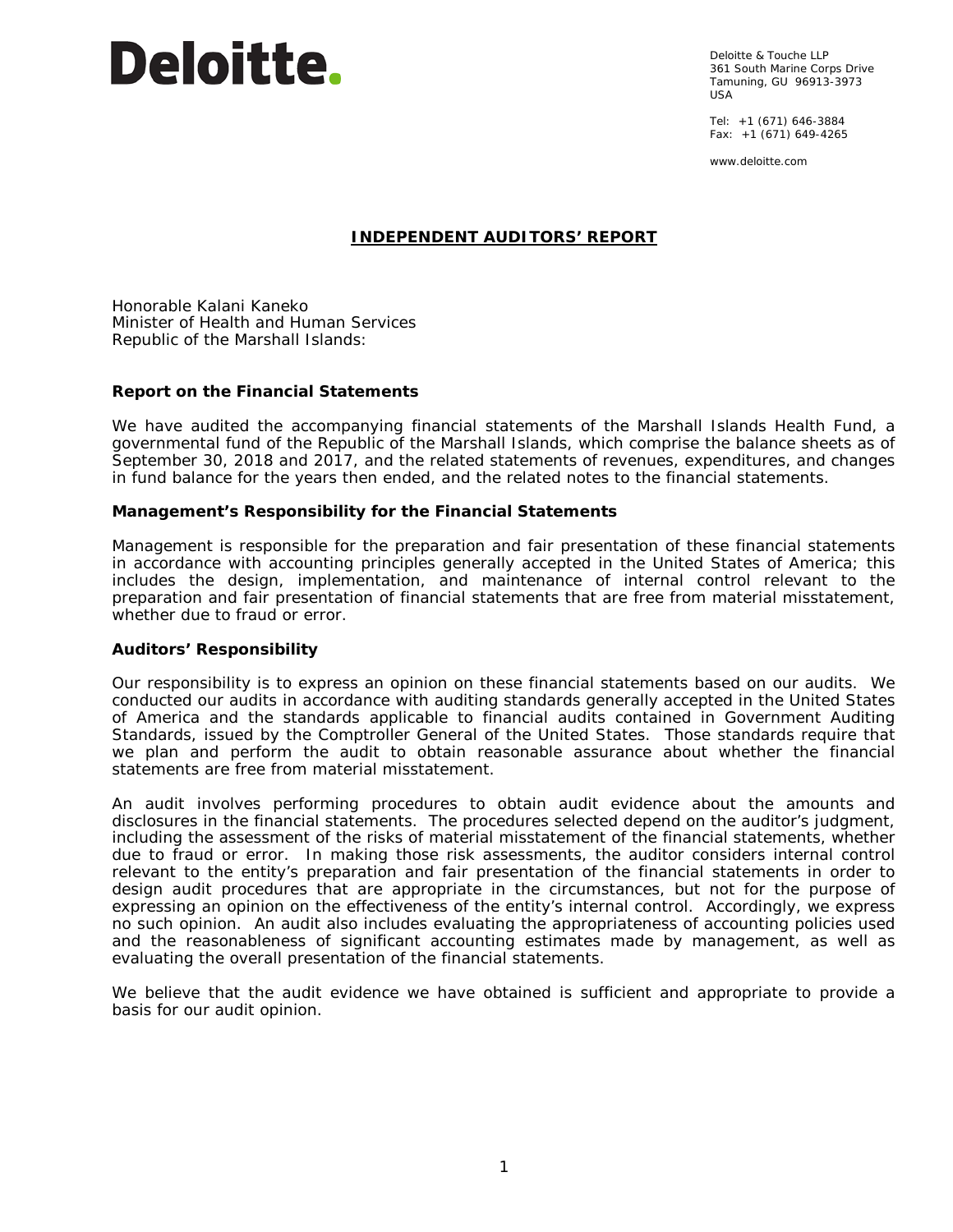# Deloitte.

# *Opinion*

In our opinion, the financial statements referred to above present fairly, in all material respects, the financial position of the Marshall Islands Health Fund as of September 30, 2018 and 2017, and the results of its operations for the years then ended in accordance with accounting principles generally accepted in the United States of America.

# *Emphasis-of-Matters*

# *Reporting Entity*

As discussed in Note 1 to the financial statements, the financial statements referred to above present only the Marshall Islands Health Fund and are not intended to present fairly the financial position and results of operations of the Republic of the Marshall Islands in conformity with accounting principles generally accepted in the United States of America. Our opinion is not modified with respect to this matter.

#### *Restatement*

As discussed in Note 7 to the financial statements, the 2017 financial statements have been restated to correct an error. Our opinion is not modified with respect to this matter.

# **Other Reporting Required by** *Government Auditing Standards*

In accordance with *Government Auditing Standards*, we have also issued our report dated June 13, 2019, on our consideration of the Marshall Islands Health Fund's internal control over financial reporting and on our tests of its compliance with certain provisions of laws, regulations, contracts, and grant agreements and other matters. The purpose of that report is solely to describe the scope of our testing of internal control over financial reporting and compliance and the results of that testing, and not to provide an opinion on the effectiveness of the Marshall Islands Health Fund's internal control over financial reporting or on compliance. That report is an integral part of an audit performed in accordance with *Government Auditing Standards* in considering the Marshall Islands Health Fund's internal control over financial reporting and compliance.

loite Wackell

June 13, 2019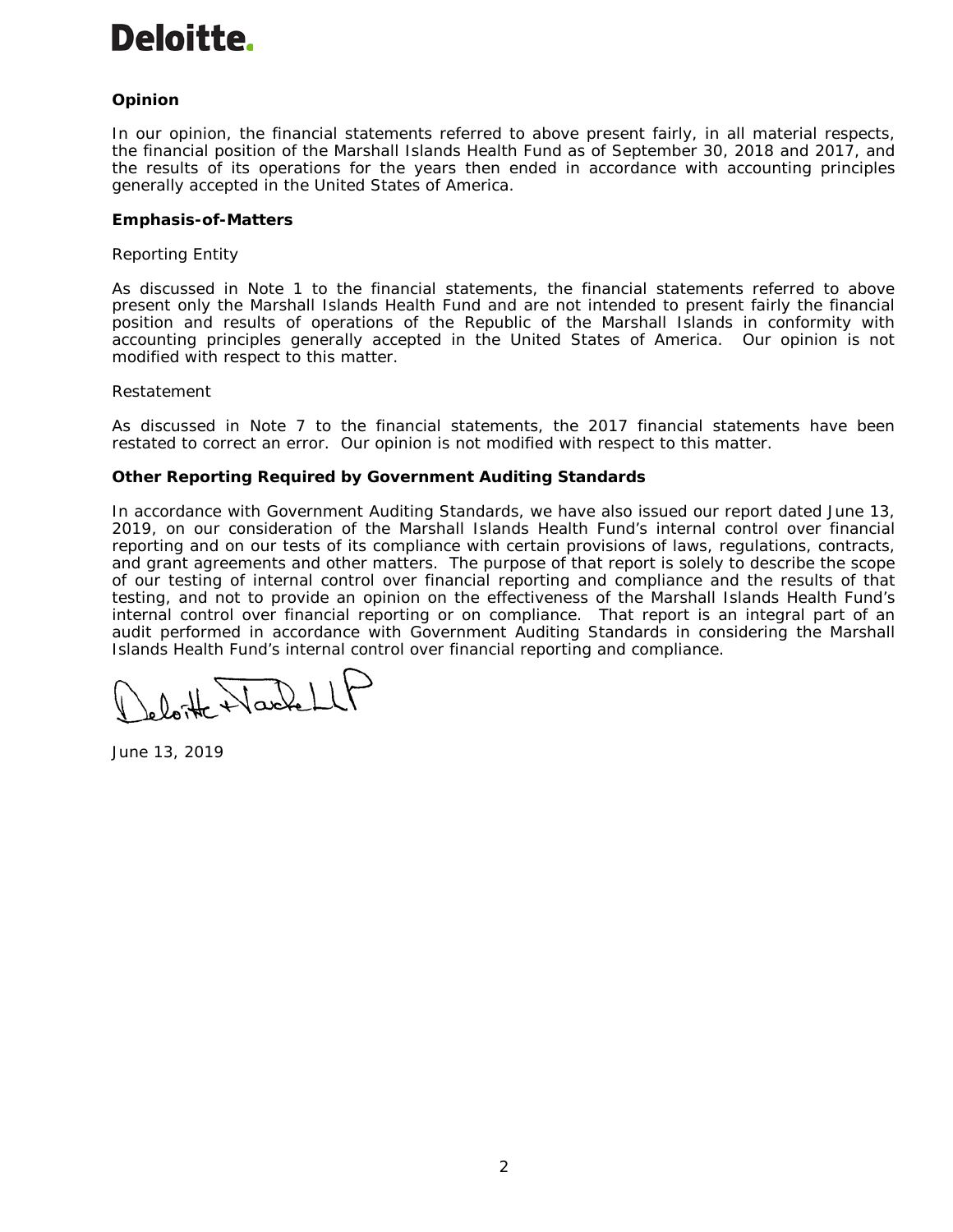# Balance Sheets September 30, 2018 and 2017

|                                                                                                |                                               | 2017                                                    |
|------------------------------------------------------------------------------------------------|-----------------------------------------------|---------------------------------------------------------|
|                                                                                                | 2018                                          | (As Restated)                                           |
| <b>ASSETS</b>                                                                                  |                                               |                                                         |
| Cash                                                                                           | \$<br>241,642                                 | 166,030<br>\$                                           |
| Receivables:<br>Contributions<br>Affiliates<br>Employees<br>Due from Third Party Administrator | 1,805,811<br>1,957,680<br>32,668<br>3,796,159 | 1,984,494<br>1,819,085<br>19,766<br>38,650<br>3,861,995 |
| Prepayments<br>Other assets                                                                    | 350,000                                       | 130,496<br>350,000                                      |
| <b>Total assets</b>                                                                            | 4,387,801<br>\$                               | 4,508,521<br>\$                                         |
| <b>LIABILITIES AND FUND BALANCE</b>                                                            |                                               |                                                         |
| Liabilities:<br>Accounts payable<br>Medical claims payable<br>Payable to affiliates            | 109,596<br>2,101,855<br>12,723                | \$<br>109,112<br>1,821,451<br>6,127                     |
| <b>Total liabilities</b>                                                                       | 2,224,174                                     | 1,936,690                                               |
| Contingencies                                                                                  |                                               |                                                         |
| Fund balance:<br>Non-spendable:<br>Prepaid amounts                                             |                                               | 130,496                                                 |
| Committed for:<br><b>Health services</b>                                                       | 2,163,627                                     | 2,441,335                                               |
| Total fund balance                                                                             | 2,163,627                                     | 2,571,831                                               |
| Total liabilities and fund balance                                                             | 4,387,801<br>\$                               | 4,508,521<br>\$                                         |

See accompanying notes to financial statements.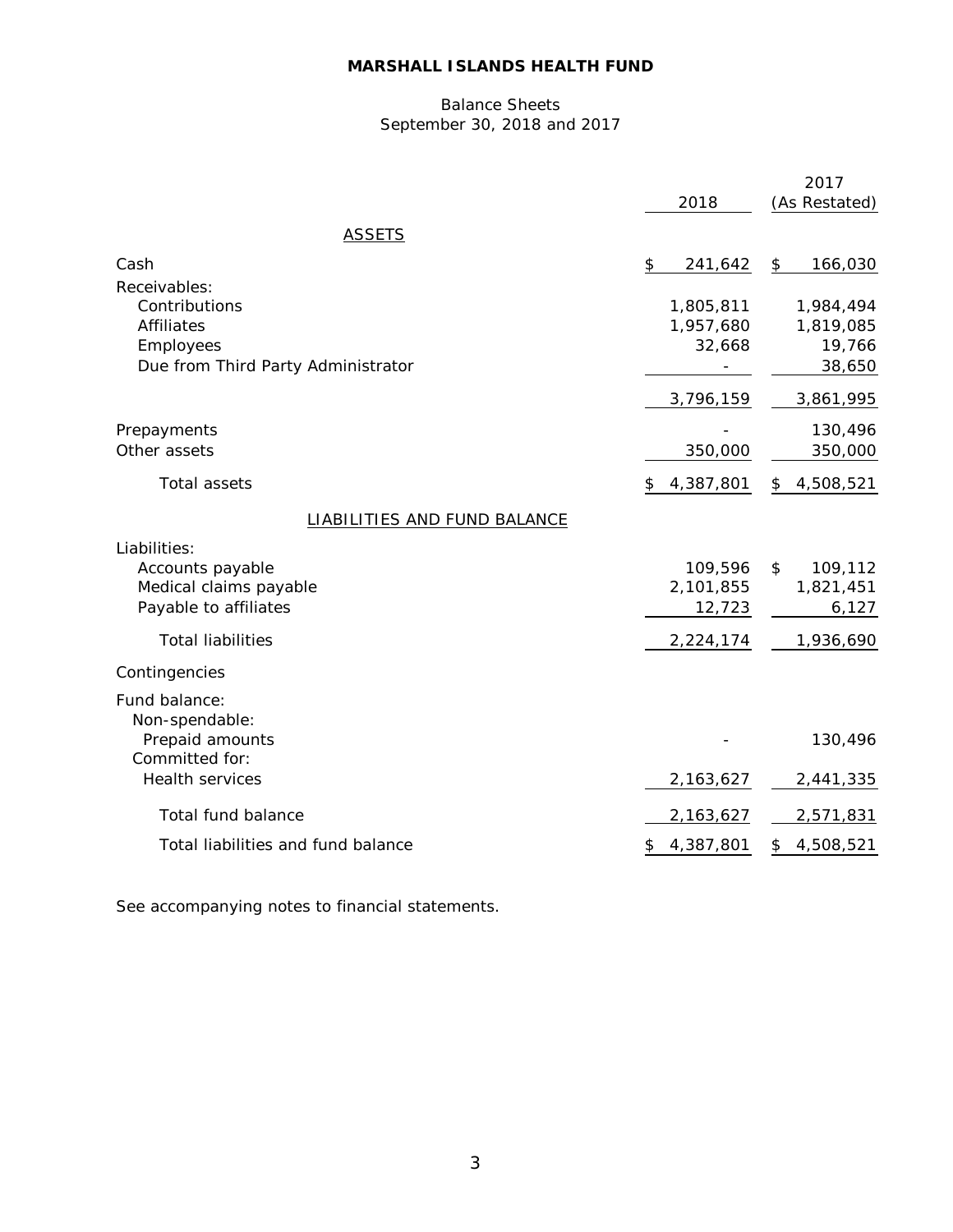# Statements of Revenues, Expenditures, and Changes in Fund Balance Years Ended September 30, 2018 and 2017

|                                                      | 2018            | 2017<br>(As Restated) |
|------------------------------------------------------|-----------------|-----------------------|
| Revenues:                                            |                 |                       |
| <b>Basic Health Fund collections</b>                 | \$<br>7,534,958 | \$<br>7,468,520       |
| Supplemental Health Fund collections<br>Other        | 669,572<br>877  | 672,911<br>1,813      |
| <b>Total revenues</b>                                | 8,205,407       | 8,143,244             |
| Expenditures:                                        |                 |                       |
| Off-island care                                      | 5,568,990       | 4,126,006             |
| Off-island travel                                    | 827,385         | 779,156               |
| Other medical charges                                | 330,930         | 182,525               |
| Professional and consulting fees                     | 183,000         | 162,145               |
| On-island care                                       | 153,683         | 143,714               |
| Administrative:<br>Salaries and wages                | 272,082         | 240,266               |
| <b>Collection fees</b>                               | 200,000         | 200,000               |
| Travel                                               | 62,717          | 64,887                |
| <b>Utilities</b>                                     | 51,047          | 38,128                |
| Supplies                                             | 28,825          | 19,178                |
| Repairs and maintenance                              | 17,953          | 51,020                |
| Insurance                                            | 14,573          | 4,430                 |
| <b>POL</b>                                           | 9,760           | 11,112                |
| Communications                                       | 9,634           | 21,876                |
| Training                                             | 8,220           | 6,752                 |
| Other administrative charges                         | 12,760          | 29,686                |
| Total expenditures                                   | 7,751,559       | 6,080,881             |
| Excess of revenues over expenditures                 | 453,848         | 2,062,363             |
| Other financing sources (uses), net:                 |                 |                       |
| Contributions (to) from the Health Care Revenue Fund | (862, 052)      | 375,508               |
| Net change in fund balance                           | (408, 204)      | 2,437,871             |
| Fund balance at beginning of year                    | 2,571,831       | 133,960               |
| Fund balance at end of year                          | \$<br>2,163,627 | \$2,571,831           |

See accompanying notes to financial statements.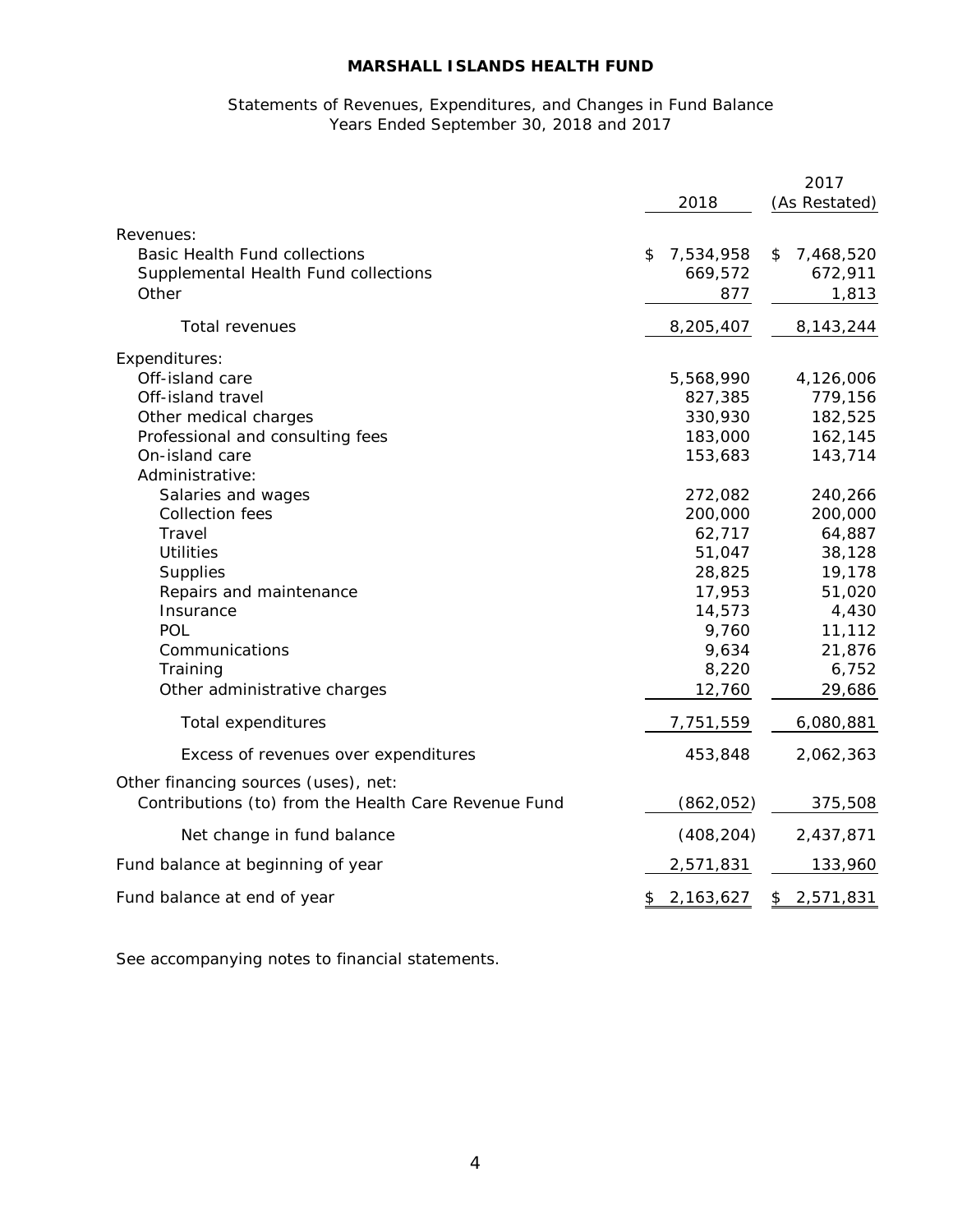Notes to Financial Statements September 30, 2018 and 2017

#### (1) Reporting Entity

The Marshall Islands Health Fund (the Fund), a governmental fund of the Republic of the Marshall Islands (RepMar), was established pursuant to the Marshall Islands Health Fund Act of 2002. The Fund was established to provide, pay, or reimburse all or a determined portion of the cost of basic health care obtained at a local health care facility, or as an approved offisland medical referral, or as emergency off-island medical care.

The accompanying financial statements relate solely to those accounting records maintained by the Fund, and do not incorporate any accounts related to RepMar's Ministry of Health and Human Services or any other departments or agencies of RepMar that may be accounted for by RepMar's Treasury. The Fund is considered to be a blended component unit (governmental fund type - special revenue fund) of RepMar and is governed by a seven-member Board.

#### (2) Summary of Significant Accounting Policies

The accompanying financial statements have been prepared in accordance with accounting principles generally accepted in the United States of America (GAAP) as applied to governmental units. The Governmental Accounting Standards Board (GASB) is the recognized standard-setting body for establishing governmental accounting and financial reporting principles. The more significant of the Fund's accounting policies are described below.

#### Measurement Focus and Basis of Accounting

The Fund reports its financial position and the results of operations in one governmental fund. A fund is a separate accounting entity with a self-balancing set of accounts. They are concerned only with the measurement of financial position and are not involved with measurement of results of operations. Fund accounting is designed to demonstrate legal compliance and to aid financial management by segregating transactions related to certain government functions or activities. Governmental funds are used to account for all or most of a government's general activities, including the collection and disbursement of earmarked monies (special revenue funds).

#### Basis of Presentation

The accounting and financial reporting treatment applied to a fund is determined by its measurement focus. All governmental funds are accounted for using a current financial resources measurement focus. With this measurement focus, only current assets and current liabilities generally are included on the balance sheet. Operating statements of these funds present increases (i.e., revenues and other financing sources) and decreases (i.e., expenditures and other financing uses) in fund balance.

The modified accrual basis of accounting is used by all governmental fund types. Under the modified accrual basis of accounting, revenues are recognized when susceptible to accrual (i.e., when they become both measurable and available). "Measurable" means the amount of the transaction can be determined and "available" means collectible within the current period or soon enough thereafter to be used to pay liabilities of the current period. For this purpose, the Fund considers revenues to be available if they are collected within 90 days of the end of the current fiscal period. Expenditures are recorded when the related fund liability is incurred. Significant revenues susceptible to accrual include quarterly contributions from employers and employees as well as premiums for health benefit plans collected by the Ministry of Health and Human Services.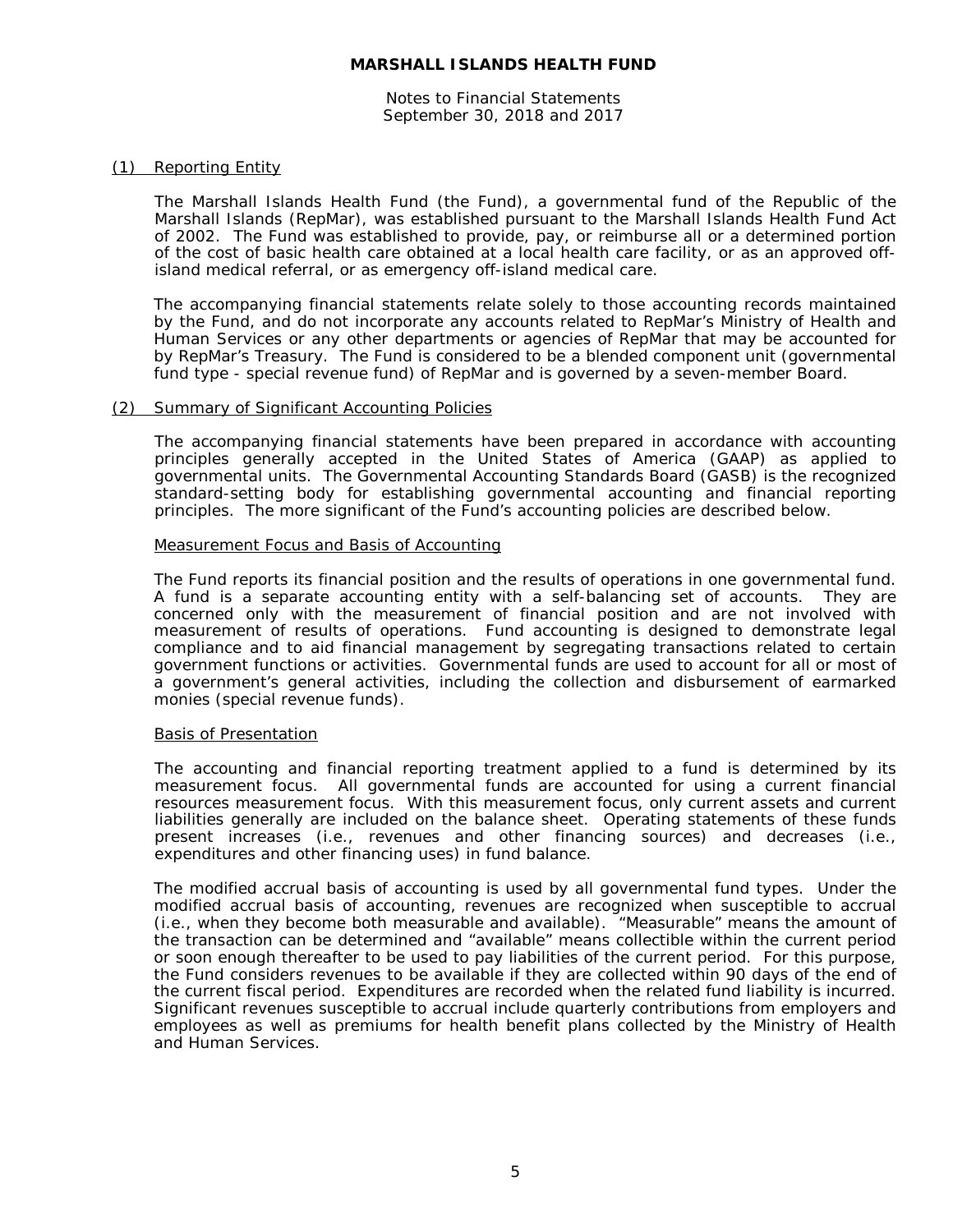Notes to Financial Statements September 30, 2018 and 2017

#### (2) Summary of Significant Accounting Policies, Continued

#### **Budget**

An annual appropriated budget has not been formally adopted on a legal basis or a basis consistent with GAAP. Accordingly, a budget to actual presentation is not required or presented.

#### Cash

The deposit and investment policies of the Fund are governed by 3 MIRC 7, *Investments of Public Funds*, and 11 MIRC 1, *Financial Management*. Custodial credit risk is the risk that in the event of a bank failure, the Fund's deposits may not be returned to it. Such deposits are not covered by depository insurance and are either uncollateralized or collateralized with securities held by the pledging financial institution or held by the pledging financial institution but not in the depositor-government's name. The Fund does not have a deposit policy for custodial credit risk.

For the purposes of the balance sheets, cash is defined as cash in checking and savings accounts. As of September 30, 2018 and 2017, the carrying amounts of the Fund's total cash were \$241,642 and \$166,030, respectively, and the corresponding bank balances were \$278,240 and \$229,950, respectively. Of the bank balances, \$253,717 and \$223,760, respectively, are maintained in a financial institution subject to Federal Deposit Insurance Corporation (FDIC) insurance. As of September 30, 2018 and 2017, bank deposits in the amount of \$250,000 and \$223,760, respectively, were FDIC insured. Bank deposits of \$24,523 and \$6,190, respectively, are maintained in financial institutions not subject to depository insurance. The Fund does not require collateralization of its cash deposits; therefore, deposit levels in excess of FDIC insurance coverage are uncollateralized. Accordingly, these deposits are exposed to custodial credit risk.

#### Receivables

Receivables are primarily due from the Marshall Islands Social Security Administration (MISSA), which collects contributions from employers located within the Republic of the Marshall Islands for the benefit of the Fund for a fixed fee of \$200,000 per year effective from October 1, 2009. These receivables are uncollateralized and non-interest bearing. The Fund has not recorded an allowance for doubtful accounts.

#### Compensated Absences

The Fund recognizes expenditures for annual leave and sick leave when leave is actually taken. Accordingly, unused annual leave and sick leave are not included as an obligation within the balance sheet unless such leave is expected to be liquidated with expendable available financial resources, at which time expenditures and related fund liabilities would be recognized.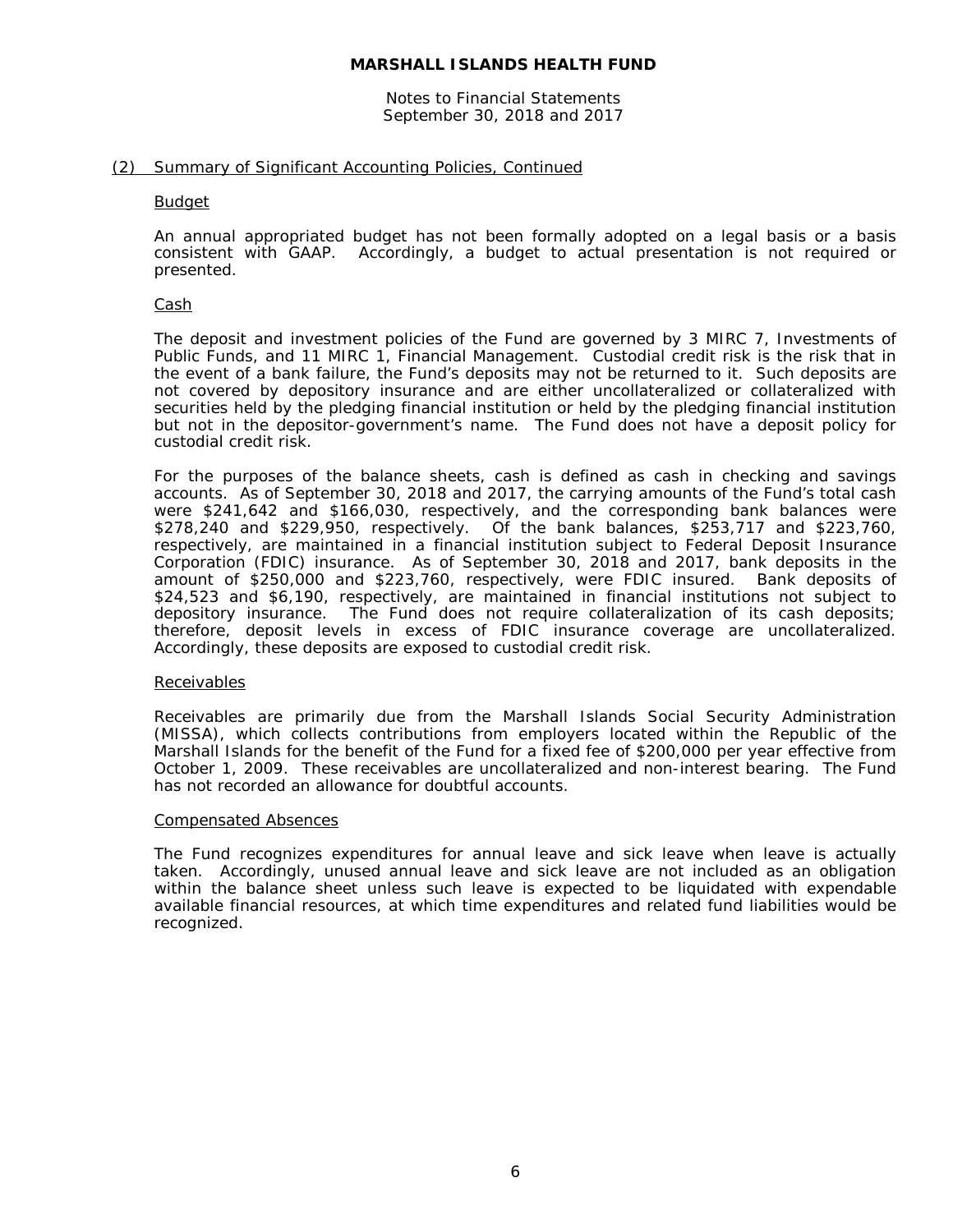Notes to Financial Statements September 30, 2018 and 2017

#### (2) Summary of Significant Accounting Policies, Continued

#### Fund Balance

Fund balance classifications are based on the extent to which the Fund is bound to honor constraints on the specific purposes for which amounts in those funds can be spent and are reported under the following fund balance classifications:

- Non-spendable includes fund balance amounts that cannot be spent either because it is not in spendable form or because of legal or contractual constraints.
- Restricted includes fund balance amounts that are constrained for specific purposes which are externally imposed by providers, such as creditors or amounts constrained due to constitutional provisions or enabling legislation.
- Committed includes fund balance amounts that are constrained for specific purposes that are internally imposed by the government through formal action of the highest level of decision making authority and does not lapse at year-end.
- Unassigned includes negative fund balances in other governmental funds.

Restricted/committed amounts are spent first when both restricted and unrestricted fund balance is available unless there are legal documents/contracts that prohibit doing this. In addition, committed, then assigned, and lastly unassigned amounts of unrestricted fund balance are expended in that order.

A formal minimum fund balance policy has not been adopted.

#### Taxes

The Government of RepMar imposes gross receipts tax of 3% on revenues. The Fund is specifically exempt from this tax.

#### Estimates

The preparation of financial statements in accordance with GAAP requires management to make estimates and assumptions that affect the reported amounts of assets and liabilities and disclosure of contingent assets and liabilities at the date of the financial statements and the reported amounts of revenues and expenditures during the reporting period. Actual results could differ from those estimates.

#### Reclassifications

Certain balances in the 2017 presentation has been reclassified to conform to the 2018 presentation.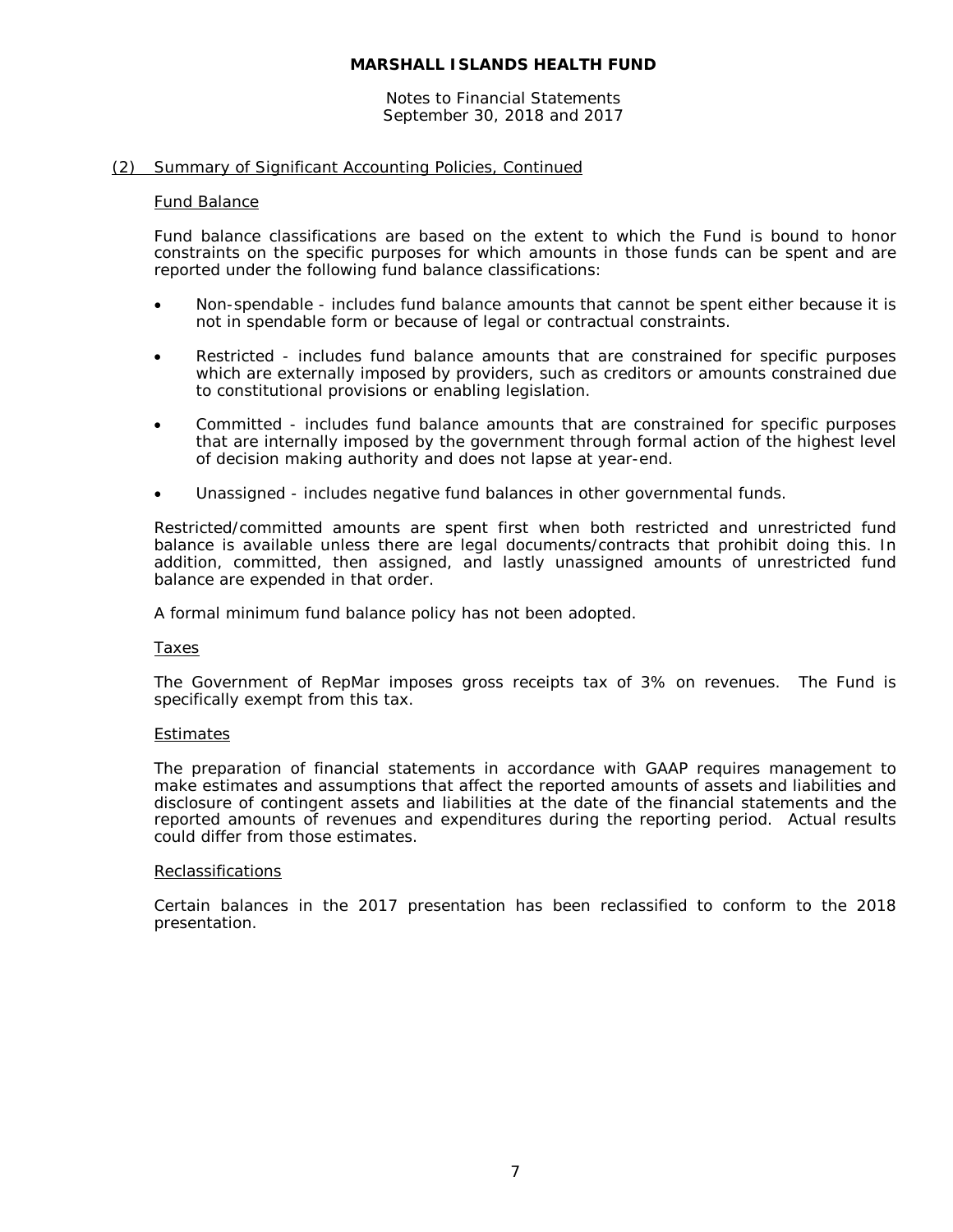Notes to Financial Statements September 30, 2018 and 2017

#### (2) Summary of Significant Accounting Policies, Continued

#### New Accounting Standards

During the year ended September 30, 2018, the Fund implemented the following pronouncements:

- GASB Statement No. 75, *Accounting and Financial Reporting for Postemployment Benefits Other Than Pensions*, which replaces the requirements of Statements No. 45, *Accounting and Financial Reporting by Employers for Postemployment Benefits Other Than Pensions*, as amended, and No. 57, *OPEB Measurements by Agent Employers and Agent Multiple-Employer Plans*, and provides guidance on reporting by governments that provide OPEB to their employees and for governments that finance OPEB for employees of other governments.
- GASB Statement No. 81, *Irrevocable Split-Interest Agreements,* which improves accounting and financial reporting for irrevocable split-interest agreements by providing recognition and measurement guidance for situations in which a government is a beneficiary of the agreement.
- GASB Statement No. 85, *Omnibus 2017*, which address practice issues that have been identified during implementation and application of certain GASB Statements including issues related to blending component units, goodwill, fair value measurement and application, and postemployment benefits (pensions and other postemployment benefits).
- GASB Statement No. 86, *Certain Debt Extinguishment Issues*, which improves consistency in accounting and financial reporting for in-substance defeasance of debt.

The implementation of these statements did not have a material effect on the accompanying financial statements.

In November 2016, GASB issued Statement No. 83, *Certain Asset Retirement Obligations*, which addresses accounting and financial reporting for certain asset retirement obligations (AROs) associated with the retirement of a tangible capital asset. The provisions in Statement No. 83 are effective for fiscal years beginning after June 15, 2018. Management does not believe that the implementation of this statement will have a material effect on the financial statements.

In January 2017, GASB issued Statement No. 84, *Fiduciary Activities*, which establishes criteria for identifying fiduciary activities of all state and local governments. The provisions in Statement No. 84 are effective for fiscal years beginning after December 15, 2018. Management does not believe that the implementation of this statement will have a material effect on the financial statements.

In June 2017, GASB issued Statement No. 87, *Leases*, which establishes a single model for lease accounting based on the foundational principle that leases are financings of the right to use an underlying asset. The provisions in Statement No. 87 are effective for fiscal years beginning after December 15, 2019. Management has yet to determine whether the implementation of this statement will have a material effect on the financial statements.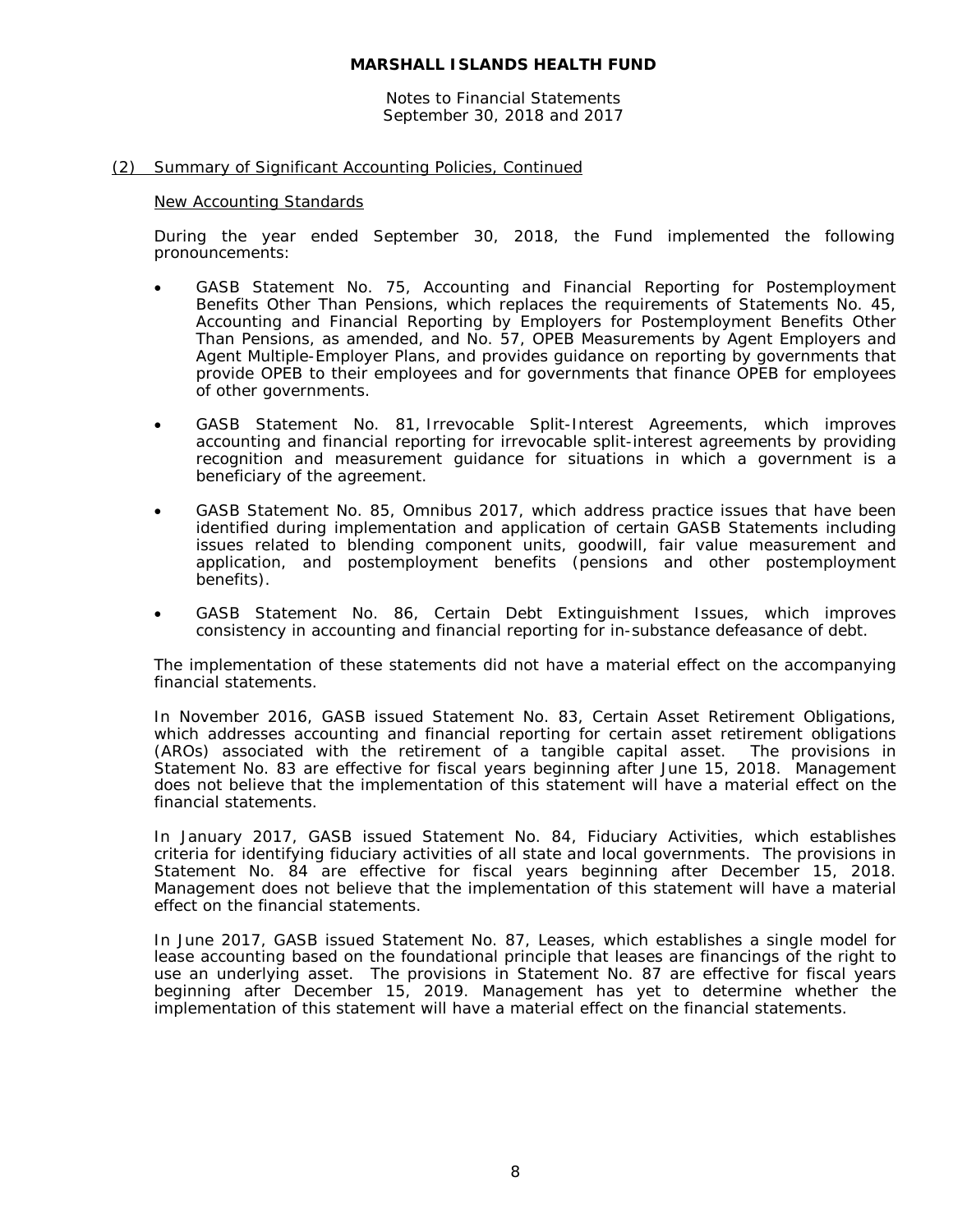Notes to Financial Statements September 30, 2018 and 2017

#### (2) Summary of Significant Accounting Policies, Continued

#### New Accounting Standards, Continued

In April 2018, GASB issued Statement No. 88, *Certain Disclosures Related to Debt, including Direct Borrowings and Direct Placements*, which improves the information that is disclosed in notes to government financial statements related to debt, including direct borrowings and direct placements. The provisions in Statement No. 88 are effective for fiscal years beginning after June 15, 2018. Management does not believe that the implementation of this statement will have a material effect on the financial statements.

In June 2018, GASB issued Statement No. 89, *Accounting for Interest Cost Incurred before the End of a Construction Period*, which requires that interest cost incurred before the end of a construction period be recognized as an expense in the period in which the cost is incurred for financial statements prepared using the economic resources measurement focus. The provisions in Statement No. 89 are effective for fiscal years beginning after December 15, 2019. Management does not believe that the implementation of this statement will have a material effect on the financial statements.

In August 2018, GASB issued Statement No. 90, *Majority Equity Interests – an Amendment of GASB Statements No. 14 and No. 61,* which improves the consistency and comparability of reporting a government's majority equity interest in a legally separate organization and the relevance of financial statement information for certain component units. The provisions in Statement No. 90 are effective for fiscal years beginning after December 15, 2018. Management does not believe that the implementation of this statement will have a material effect on the financial statements.

#### (3) Risk Management

The Fund is exposed to various risks of loss related to torts; theft of, damage to, and destruction of assets; errors and omissions; injuries to employees; and natural disasters. The Fund has elected to purchase commercial insurance from independent third parties for the risks of loss to which it is exposed. Settled claims resulting from these risks have not exceeded commercial insurance coverage in any of the past three fiscal years.

#### (4) Other Assets

In 2015, the Fund made a deposit of \$350,000 with Medpharm Philippines as the Third Party Administrator (TPA) to provide administrative and logistical services for the Ministry of Health and Human Services medical referral program.

#### (5) Related Party Transactions

The Fund is a governmental fund of RepMar and is therefore affiliated with all RepMar-owned and affiliated entities. The Health Care Revenue Fund (HCRF) is a governmental fund of RepMar established by the Nitijela for the purchase of drugs, medical supplies and equipment and the provision and administration of other health services. Receivables from and payables to affiliates as of September 30, 2018 and 2017, are as follows:

|                              |                     | 2018                              |                     | 2017          |  |
|------------------------------|---------------------|-----------------------------------|---------------------|---------------|--|
|                              | Receivables         | <b>Payables</b>                   | Receivables         | Payables      |  |
| RepMar:<br><b>HCRF</b>       | \$<br>3.594         | $$6,541$ \$                       |                     |               |  |
| <b>General Fund</b><br>MISSA | 40,606<br>1,913,480 | $\overline{\phantom{a}}$<br>6,182 | 26,682<br>1.792.403 | 6,127         |  |
|                              | \$1,957,680         | \$12,723                          | \$1,819,085         | <u>_6,127</u> |  |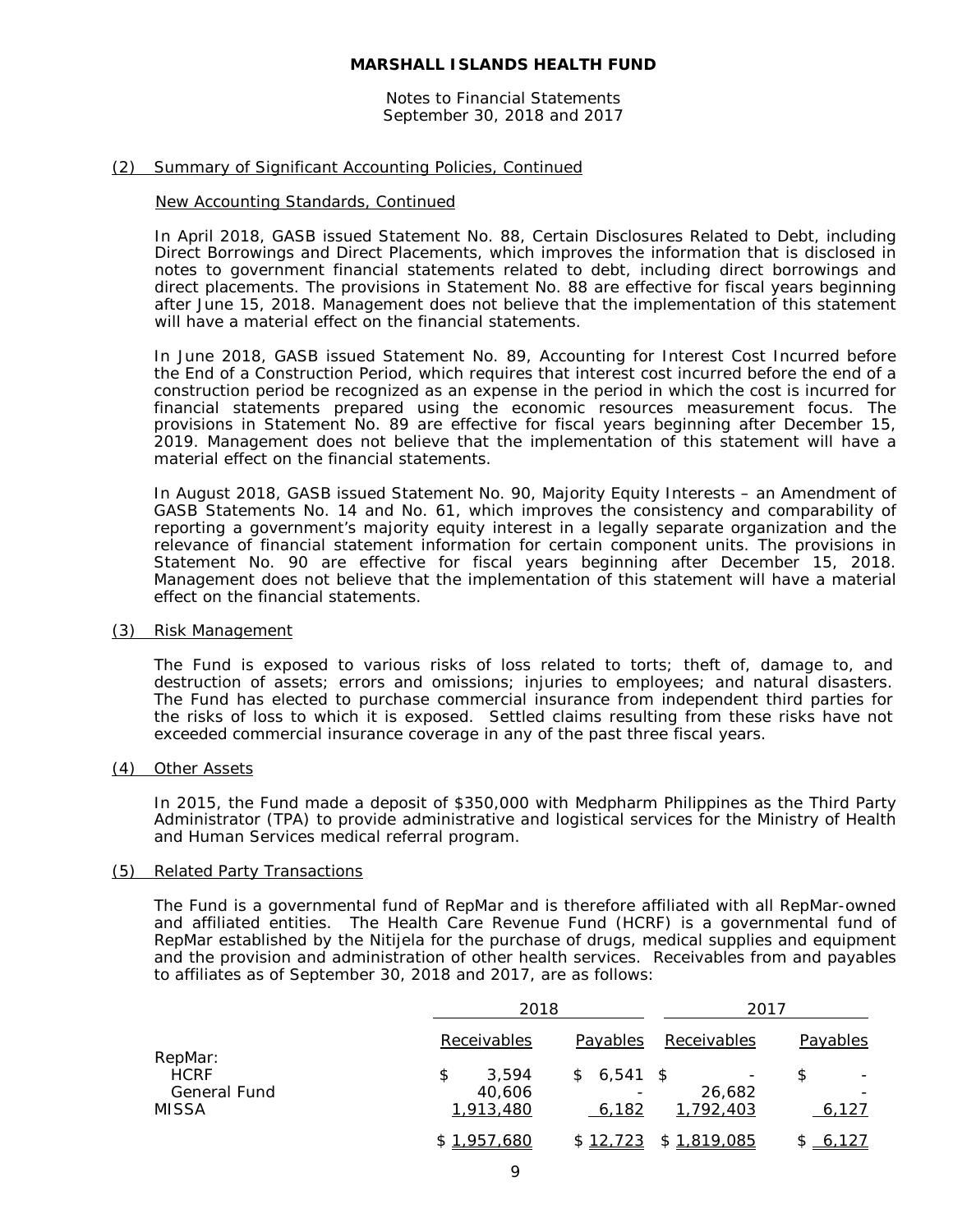Notes to Financial Statements September 30, 2018 and 2017

#### (5) Related Party Transactions, Continued

Receivables from MISSA represent contributions collected by MISSA unremitted to the Fund at September 30, 2018 and 2017.

Contributions to RepMar's HCRF during the year ended September 30, 2018 amounted to \$862,052 representing a percentage share of collections of the Basic Health Benefits Plan transferred to HCRF to fund operations.

No contributions to RepMar's HCRF occurred during the year ended September 30, 2017 due to a determination by RepMar's HCRF management that the repayment of an interfund receivable due from the Fund was not expected to occur within a reasonable time. This determination resulted in the recognition by the Fund of a contribution from RepMar's HCRF of \$375,508 to fund operations of the Fund.

#### (6) Contingency

The Fund receives substantially all of its funding from MISSA through collections of the Fund's Basic Health Benefits Plan. A significant reduction in the level of this funding, that may ultimately require additional contributions from RepMar, if this were to occur, may have an effect on the Fund's programs and activities.

#### (7) Restatement

Subsequent to the issuance of the Fund's 2017 financial statements, Fund management determined that off-island care expenditures were understated by \$249,059. As a result of this determination, medical claims payable and related off-island care expenditures have been restated from the amounts previously reported as follows:

|                                                   | As Previously<br>Reported | <b>As Restated</b> |
|---------------------------------------------------|---------------------------|--------------------|
| At September 30:<br>Liabilities:                  |                           |                    |
| Medical claims payable                            | \$1,572,392               | \$1,821,451        |
| <b>Total liabilities</b>                          | \$1,687,631               | \$1,936,690        |
| Fund Balance:                                     |                           |                    |
| <b>Committed for Health Services</b>              | \$2,690,394               | \$2,441,335        |
| Total fund balance                                | \$2,820,890               | \$2,571,831        |
| For the year ended September 30:<br>Expenditures: |                           |                    |
| Off-island care                                   | \$3,876,947               | \$4,126,006        |
| Total expenditures                                | \$5,831,822               | \$6,080,881        |
| Excess of revenues over expenditures              | \$2,311,422               | \$2,062,363        |
| Net change in fund balance                        | \$2,686,930               | \$2,437,871        |
| Fund balance at the end of year                   | \$2,820,890               | \$2,571,831        |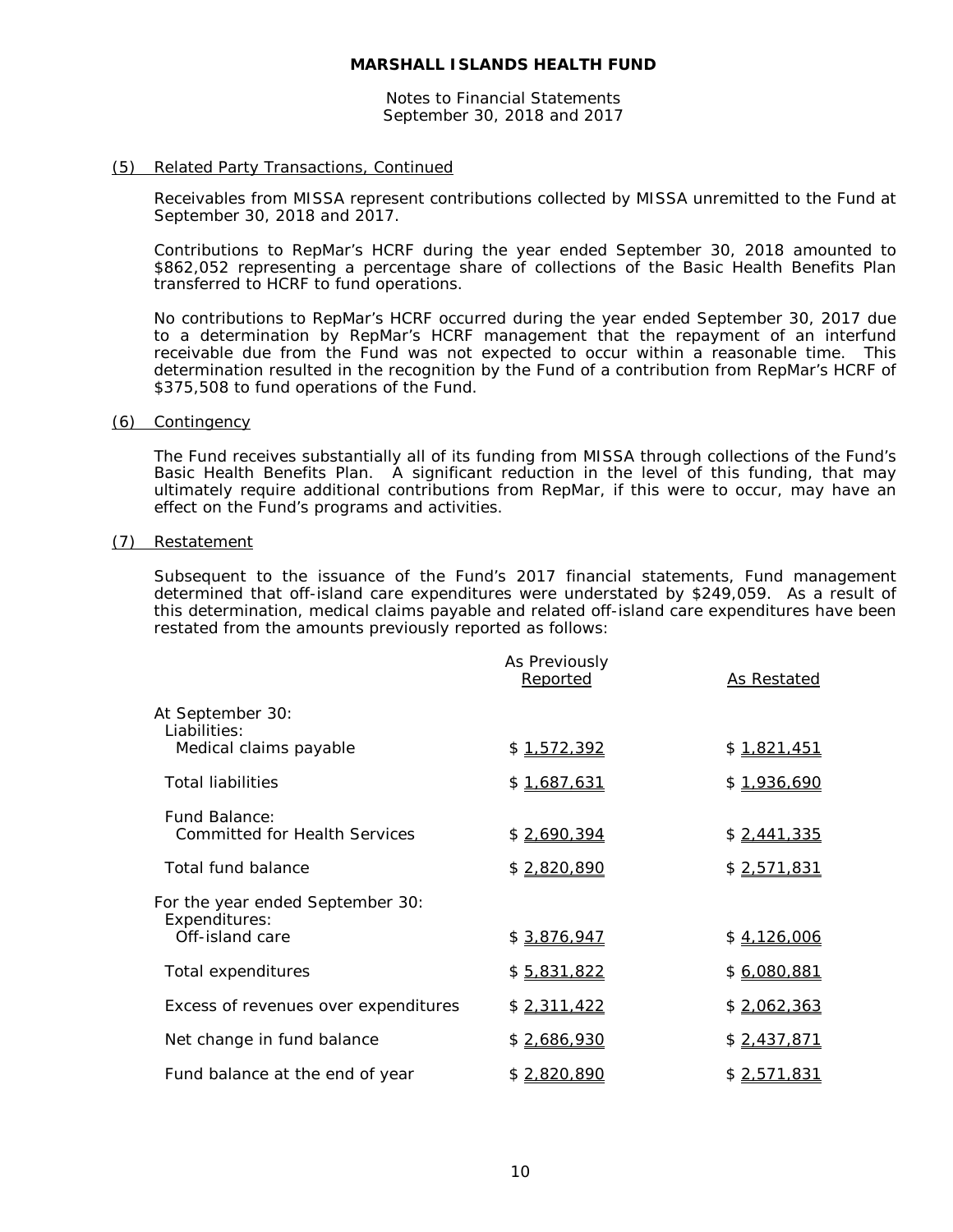

Deloitte & Touche LLP 361 South Marine Corps Drive Tamuning, GU 96913-3973 USA

Tel: +1 (671) 646-3884 Fax: +1 (671) 649-4265

www.deloitte.com

#### **INDEPENDENT AUDITORS' REPORT ON INTERNAL CONTROL OVER FINANCIAL REPORTING AND ON COMPLIANCE AND OTHER MATTERS BASED ON AN AUDIT OF FINANCIAL STATEMENTS PERFORMED IN ACCORDANCE WITH** *GOVERNMENT AUDITING STANDARDS*

Honorable Kalani Kaneko Minister of Health Republic of the Marshall Islands:

We have audited, in accordance with auditing standards generally accepted in the United States of America and the standards applicable to financial audits contained in *Government Auditing Standards* issued by the Comptroller General of the United States, the financial statements of the Marshall Islands Health Fund, which comprise the balance sheet as of September 30, 2018, and the related statement of revenues, expenditures and changes in fund balance for the year then ended, and the related notes to the financial statements, and have issued our report thereon dated June 13, 2019. Our report includes an emphasis of matter paragraph concerning a restatement to correct an error.

# **Internal Control Over Financial Reporting**

In planning and performing our audit of the financial statements, we considered the Marshall Islands Health Fund's internal control over financial reporting (internal control) to determine the audit procedures that are appropriate in the circumstances for the purpose of expressing our opinion on the financial statements, but not for the purpose of expressing an opinion on the effectiveness of the Marshall Islands Health Fund's internal control. Accordingly, we do not express an opinion on the effectiveness of the Marshall Islands Health Fund's internal control.

A *deficiency in internal control* exists when the design or operation of a control does not allow management or employees, in the normal course of performing their assigned functions, to prevent, or detect and correct, misstatements on a timely basis. A *material weakness* is a deficiency, or a combination of deficiencies, in internal control such that there is a reasonable possibility that a material misstatement of the entity's financial statements will not be prevented, or detected and corrected on a timely basis.

Our consideration of internal control was for the limited purpose described in the first paragraph of this section and was not designed to identify all deficiencies in internal control that might be material weaknesses or significant deficiencies and therefore, material weaknesses or significant deficiencies may exist that have not been identified. We did identify certain deficiencies in internal control, described in the accompanying Schedule of Findings and Responses as items 2018-001 and 2018-003 that we consider to be material weaknesses.

#### **Compliance and Other Matters**

As part of obtaining reasonable assurance about whether the Marshall Islands Health Fund's financial statements are free from material misstatement, we performed tests of its compliance with certain provisions of laws, regulations, contracts, and grant agreements, noncompliance with which could have a direct and material effect on the determination of financial statement amounts. However, providing an opinion on compliance with those provisions was not an objective of our audit, and accordingly, we do not express such an opinion. The results of our tests disclosed instances of noncompliance or other matters that are required to be reported under *Government Auditing Standards* and which are described in the accompanying Schedule of Findings and Responses as items 2018-002 and 2018-004 through 2018-006.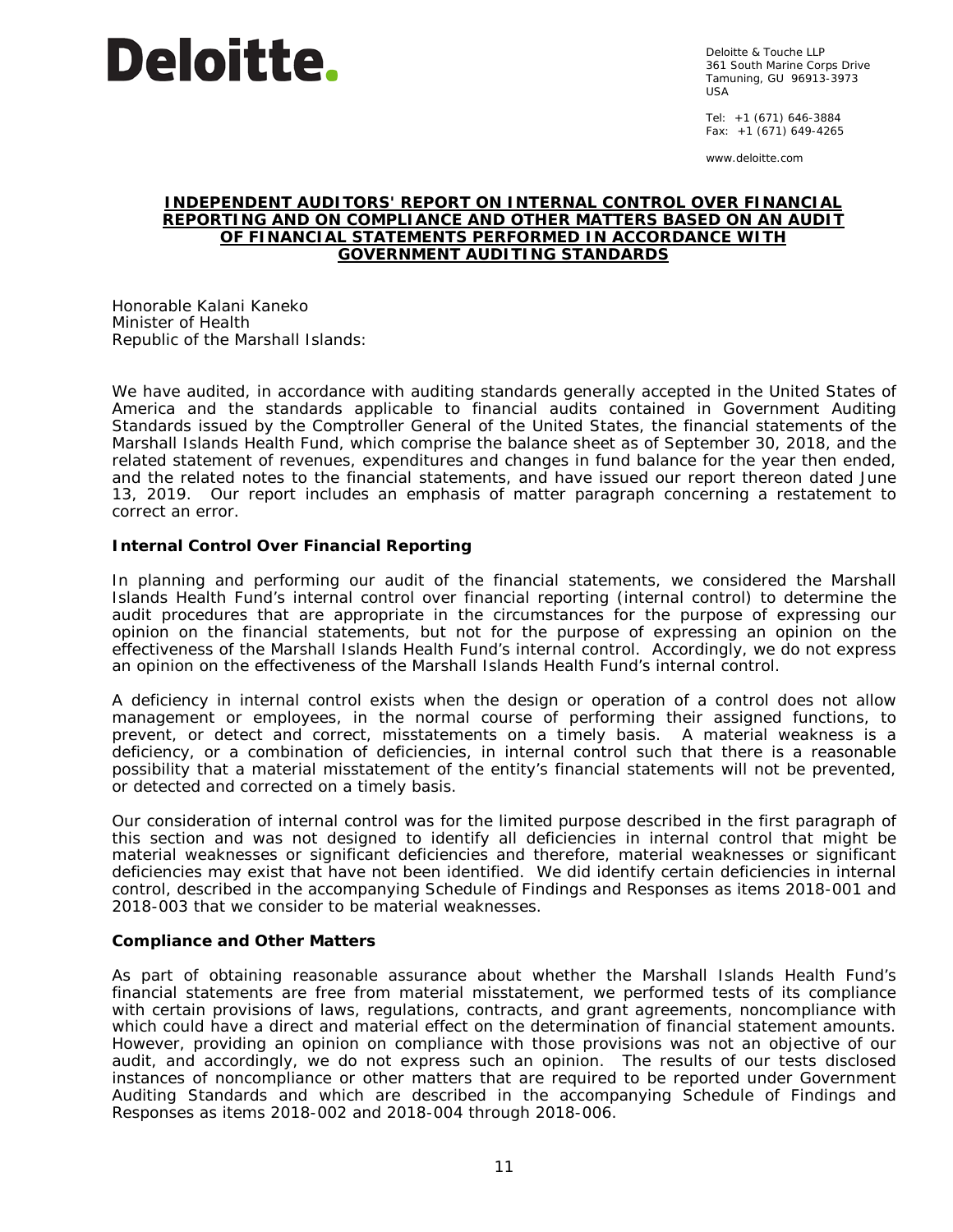# Deloitte.

# **The Marshall Islands Health Fund's Responses to Findings**

The Marshall Islands Health Fund's responses to the findings identified in our audit are described in the accompanying Schedule of Findings and Responses. The Marshall Islands Health Fund's responses were not subjected to the auditing procedures applied in the audit of the financial statements and, accordingly, we express no opinion on them.

# **Purpose of this Report**

The purpose of this report is solely to describe the scope of our testing of internal control and compliance and the results of that testing, and not to provide an opinion on the effectiveness of the entity's internal control or on compliance. This report is an integral part of an audit performed in accordance with *Government Auditing Standards* in considering the entity's internal control and compliance. Accordingly, this communication is not suitable for any other purpose.

lette Harlet

June 13, 2019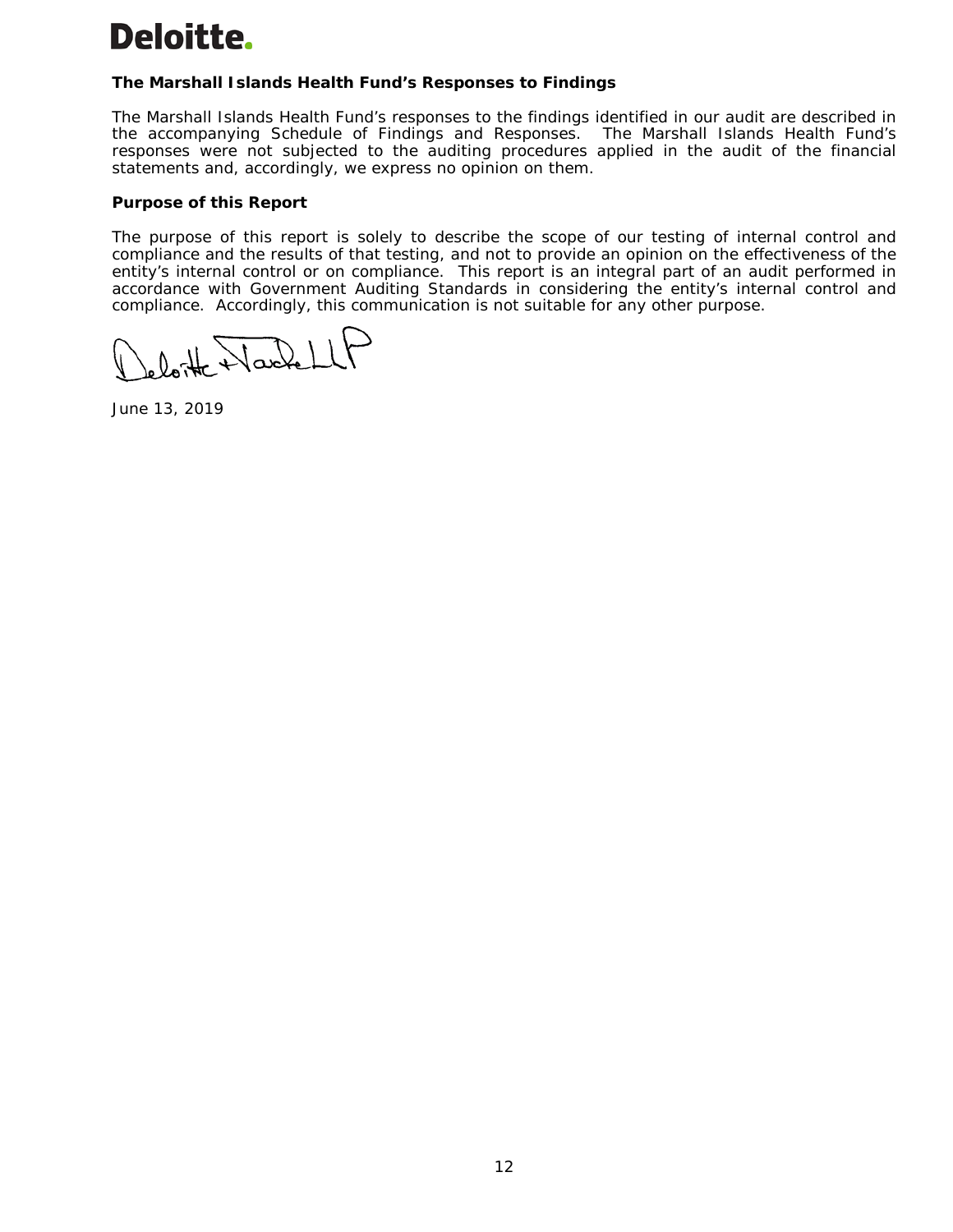Schedule of Findings and Responses Year Ended September 30, 2018

#### Finding No. 2018-001

#### Timely Financial Reporting

Criteria: Timely financial reporting should be facilitated by internal control conducive to the preparation and independent review of reconciliations of all significant general ledger accounts.

Condition: The Ministry of Health and Human Services did not close the Fund's accounting records for fiscal year September 30, 2018 (trial balance, subsidiary and general ledgers) until April 1, 2019. Furthermore, the Ministry of Health and Human Services does not have an established set of policies, procedures and controls in place to timely prepare and review reconciliations and reports. During the year ended September 30, 2018, various accounting records did not appear to have been timely processed and updated as evidenced by the following, but not limited to:

- a. Bank reconciliations were not timely and independently reviewed.
- b. A schedule of cash transfers to the Health Care Revenue Fund was not timely prepared, reconciled and reviewed. Alternative audit procedures resulted in a proposed \$1,881,872 audit adjustment.
- c. A subsidiary ledger of accrued medical claims payable as of September 30, 2018 was not timely prepared.

Cause: The cause of the above condition is the lack of a timely year end closing process and the absence of timely reconciliation and review of significant accounts.

**Effect:** The effect of the above condition is that the trial balance, general ledger and other reconciliations were not timely provided for audit purposes.

Prior year status: The lack of timely year end closing and the absence of timely reconciliation and review of significant accounts was reported as a finding in the audit of the Fund for fiscal year 2017.

Recommendation: We recommend management implement internal control procedures to facilitate timely and accurate general ledger reconciliation processes.

Auditee Response and Corrective Action Plan: The Ministry notes this finding regarding timely financial reporting. The Ministry has improved slightly since the hiring of the Chief Accountant & Accounting Admin in early FY2018. The Ministry has taken steps to address this finding with the hiring of a Special Revenues Fund Senior Accountant in April 2019 and implementing the following processes:

- o Bank reconciliations are prepared by the Accounting staff and reviewed and approved by the Finance Director and the Assistant Secretary for AP&F
- o MISSA Health Fund collection schedule is prepared by the Chief Accountant and reviewed and approved by the Finance Director and the Assistant Secretary for AP&F on a quarterly basis
- o Accrued medical claims payables sub-ledger is reconciled and reviewed on a quarterly basis by the Chief Accountant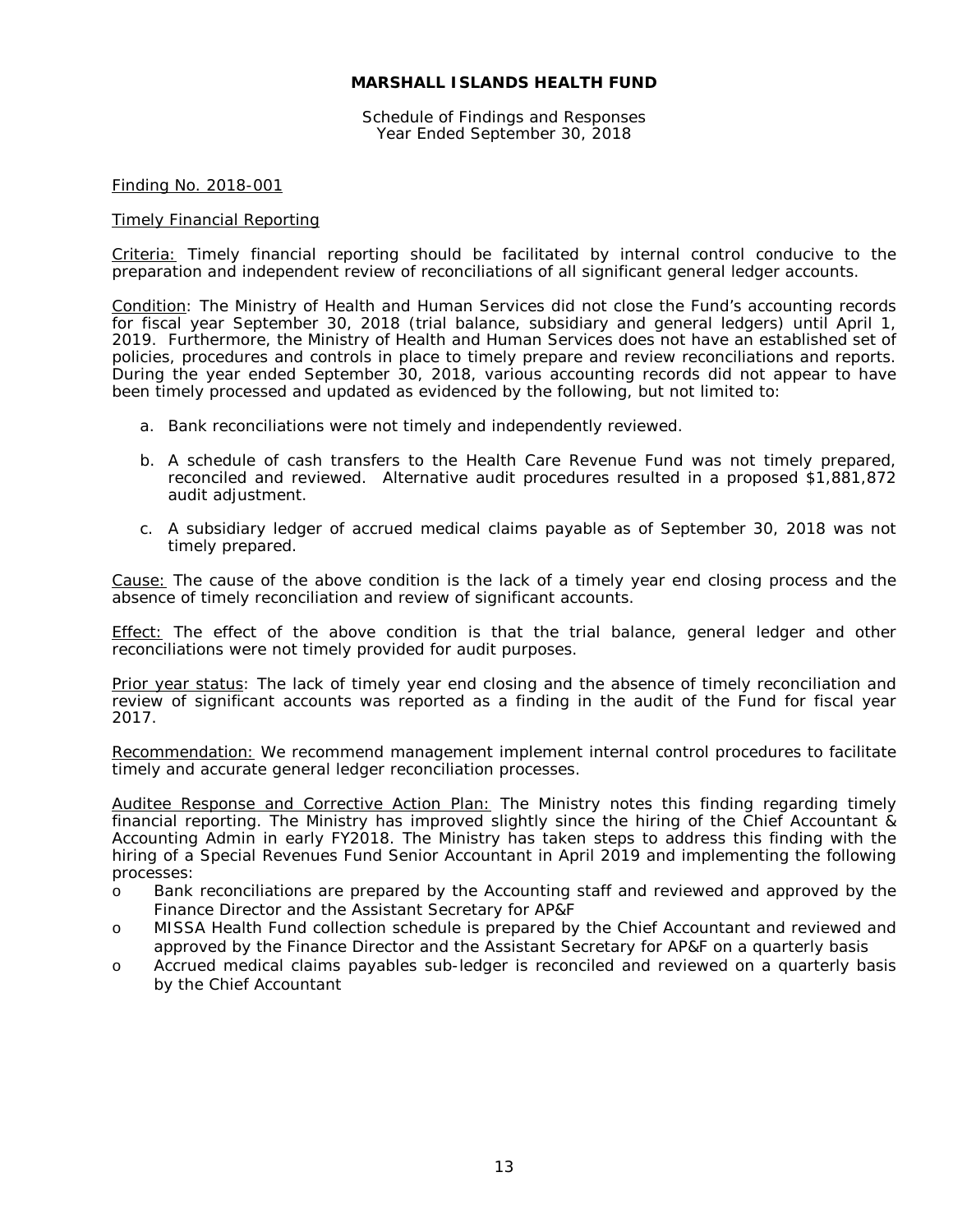Schedule of Findings and Responses, Continued Year Ended September 30, 2018

#### Finding No. 2018-002

#### Transfers to Health Care Revenue Fund

Criteria: Section 211 of the Marshall Islands Health Fund Act of 2002 states that the Health Fund shall transfer to the Health Care Revenue Fund, on a quarterly basis, a sum equal to 55%, or any percentage share approved by the Health Services Board, of the total quarterly contributions collected by the Health Fund.

Condition: During the year ended September 30, 2018, the Health Fund recorded Basic Health Fund collections of \$7,534,958 and corresponding cash transfers to the Health Care Revenue Fund of \$862,052. Such transfers to the Health Care Revenue Fund do not appear to be in accordance with Section 211

Cause: The cause of the above condition is the lack of adequate internal control policies and procedures requiring compliance with the Marshall Islands Health Fund Act.

Effect: The effect of the above condition is potential noncompliance with the Marshall Islands Health Fund Act.

Prior Year Status: The lack of compliance with the Marshall Islands Health Fund Act regarding quarterly transfers to the Health Care Revenue Fund was reported as a finding in the audits of the Fund for fiscal years 2015 through 2017.

Recommendation: We recommend management establish adequate internal control policies and procedures requiring compliance with the Marshall Islands Health Fund Act.

Auditee Response and Corrective Action Plan: The Ministry notes this finding regarding cash transfers from Health Fund to Health Care Revenue Fund. An amendment to the Health Fund Act Section 211 in February 2018 has enabled the Health Services Board to modify the percentage of funds for Health Fund & Health Care Revenue Fund in the event that the original division is not sufficient for respective purposes. Such amendment allows for flexibility of share distributions for both funds.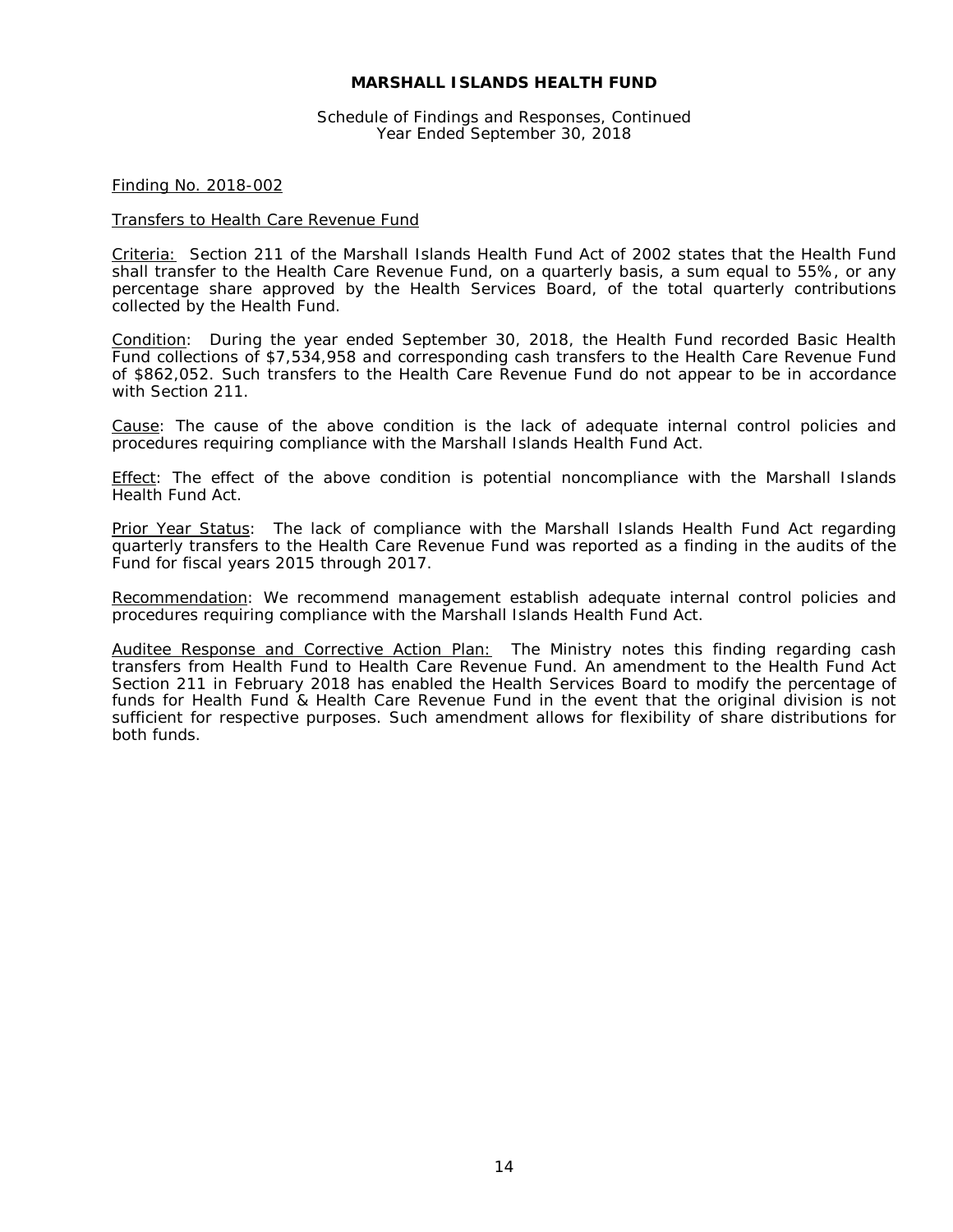Schedule of Findings and Responses, Continued Year Ended September 30, 2018

#### Finding No. 2018-003

#### Audit of Third Party Admnistrator (TPA)

Criteria: Timely review and verification of accuracy and completeness of replenishment requests submitted by the TPA should be facilitated by internal control conducive to the preparation and independent review of these expenses.

Condition: An independent review of TPA replenishment forms does not occur and no independent audit of the TPA occurs. Of \$5.57 million of off-island care expenditures related to referred patients, 75% or \$4.17 million pertains to claims reimbursed to TPA for referred patients in the Philippines during the year ended September 30, 2018.

Cause: The cause of the above condition is the lack of adequate internal control policies and procedures requiring timely review and verification of replenishments submitted by the TPA and related charges billed by the hospital/practitioners.

Effect: The effect of the above condition is a potential misstatement of expenses incurred related to referred patients.

Prior Year Status: The lack of adequate internal control policies and procedures requiring timely review and verification of replenishments submitted by the TPA or other health care providers was reported as a finding in the audit of the Fund for fiscal year 2017.

Recommendation: We recommend management verify that an independent review of files submitted by the TPA occurs to verify accuracy, completeness, and validity of requests. Further, we recommend that someone with medical expertise be designated to review the validity of medical procedures and related charges billed by the hospitals/practitioners.

Prior Year Status: The lack of adequate internal control policies and procedures requiring timely review and verification of replenishments submitted by the TPA or other health care providers was reported as a finding in the audit of the Fund for fiscal year 2017.

Auditee Response and Corrective Action Plan: The Ministry notes this finding regarding timely review and verification of accuracy and completeness of replenishment requests submitted by the TPA. The Ministry will conduct a medical audit on the current TPA in late July 2019. The Medical Referral Office reviews replenishment forms on a monthly basis and verify that expenditures are accurate prior to submitting to the Accounting Division to process payment.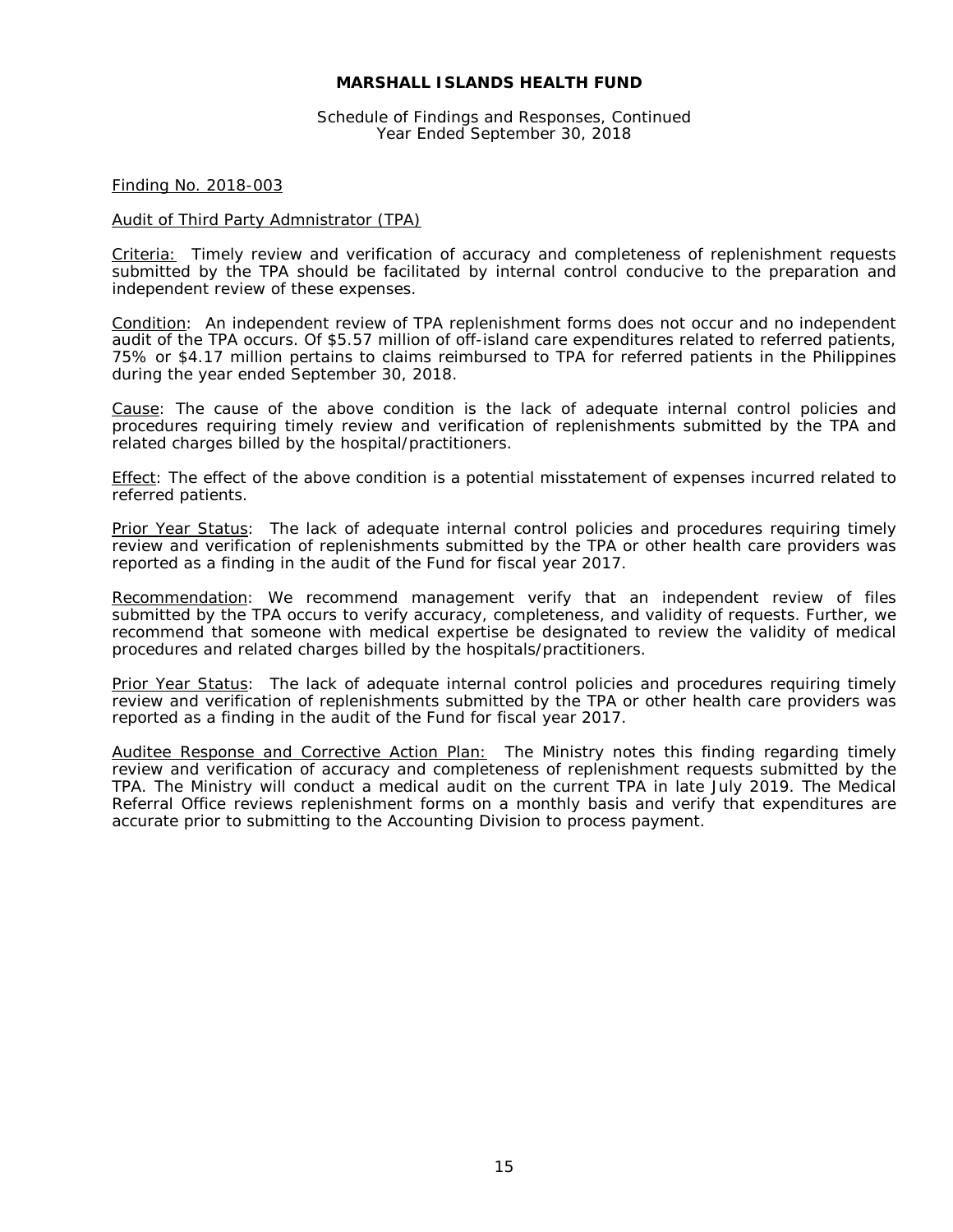Schedule of Findings and Responses, Continued Year Ended September 30, 2018

#### Finding No. 2018-004

#### Maximum Annual Benefit Coverage

Criteria: The Basic Health Plan and the Supplemental Health Plan pays for 100% and 80%, respectively, of the costs of non-emergency medical care up to \$100,000. For emergency cases, the Basic Health Plan pays 80% of the actual cost or \$1,000, whichever is higher. Furthermore, the Supplemental Health Plan does not pay medical care of patients enrolled in the state insurance.

The Fund is responsible for adequate internal controls over monitoring benefits claimed in compliance with Basic and Supplemental Health Plan policy.

Condition: Seven patients tested exceeded the allowed or annual maximum benefits by \$385,790, which constitutes noncompliance with the criteria stated above.

The Fund did not appear to monitor monthly actual costs incurred per patient during the year to track benefits claimed.

Cause: The cause of the above condition is the lack of adequate internal control policies and procedures over monitoring allowed or the maximum allowed benefits in compliance with Marshall Islands Health Fund Act.

Effect: The effect of the above condition is potential noncompliance with the Marshall Islands Health Fund Act.

Recommendation: We recommend management establish policies and internal controls over the monitoring of off-island care expenses, travel costs, per diem and escort related expenses, and verify compliance with the Marshall Islands Health Fund Act.

Auditee Response and Corrective Action Plan: The Ministry notes this finding on Basic Health Plan & Supplemental Health Plan monitoring of annual benefit coverage. As a corrective action effective FY2019, the Medical Referral Office shall review patient expenses on a monthly basis and provide a progress report to the Medical Referral Committee and the Finance Department. Furthermore, the Medical Referral Committee and the Medical Referral Office shall finalize revised Off Island Referral draft policies by January 2020.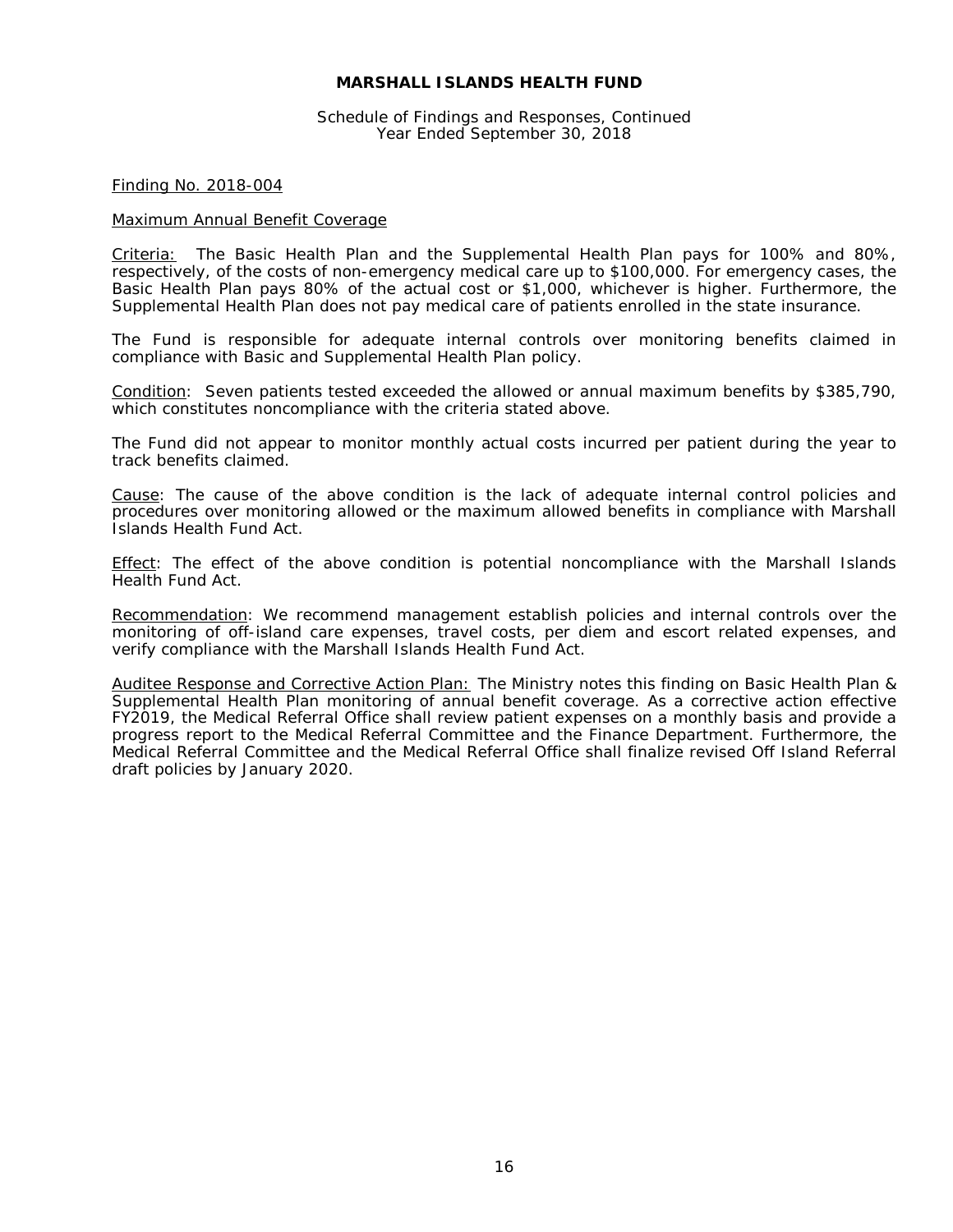Schedule of Findings and Responses, Continued Year Ended September 30, 2018

#### Finding No. 2018-005

#### Excluded Medical Conditions

Criteria: Section 202 of the Marshall Islands Health Fund Act of 2002 states "excluded medical conditions for claiming basic and supplemental benefits includes any case with a five year survival rate of less than 50% based on current medical statistics and experiences in RepMar".

Condition: 27 of 29 samples tested did not contain documentation of the assessment of the survival rate, of which eight referred patients did not survive within a year of receiving medical treatment.

Cause: The cause of the above condition is the lack of adequate internal control policies and procedures requiring compliance with the Marshall Islands Health Fund Act.

Effect: The effect of the above condition is potential noncompliance with the Marshall Islands Health Fund Act.

Recommendation: We recommend management establish adequate internal control policies and procedures requiring compliance with the Marshall Islands Health Fund Act or that management recommend that the Act be amended.

Auditee Response and Corrective Action Plan: The Ministry notes this finding on Basic Health Plan & Supplemental Health Plan monitoring of excluded medical conditions. Patients are referred off island not only for management care but also for diagnosis and prognosis – which determines the staging and treatment process. A prognostication letter will confirm whether patient is eligible for off island management care. Furthermore, some fatalities occur not as a result of referred diagnosis but unforeseen medical complications that may occur during treatment off island.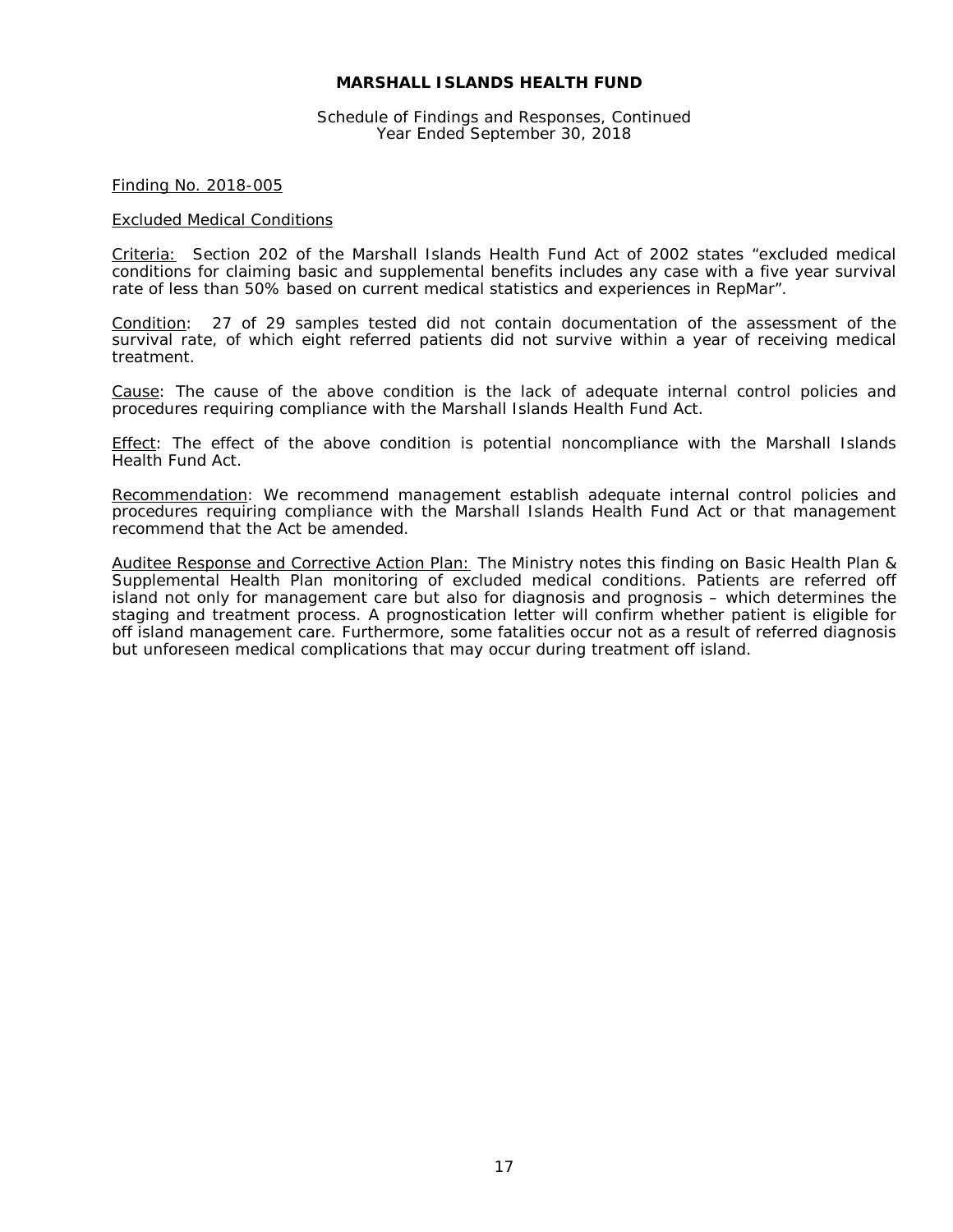Schedule of Findings and Responses, Continued Year Ended September 30, 2018

#### Finding No. 2018-006

#### Duties and Responsibilities of the TPA

Criteria: The agreement with the TPA includes the following scope of work, but not limited to:

- a. Submission of individual patient overall medical billings within one week of patient's return to the RMI.
- b. Provision for the details of fiscal year-end accruals of medical expenses.
- c. Submission of updated individual patient expense files on a monthly basis.
- d. TPA bank reconciliation statement along with copies of the bank statement and cash disbursement summary shall be provided no later than the 15th of the following month.

Condition: The TPA does not appear to consistently submit the reports and documents stated in the criteria above, which are necessary for the Fund's decision making and in carrying out their<br>operations. This condition resulted in a \$249.059 restatement of off-island care for FY2017. This condition resulted in a \$249,059 restatement of off-island care for FY2017. Furthermore, the TPA is custodian of a \$350,000 imprest account. No imprest account reconciliation was performed and provided by the TPA at September 30, 2018 to support this account.

Cause: The cause of the above condition is the lack of adequate internal control policies and procedures requiring TPA to carry out related duties and responsibilities.

Effect: The effect of the above condition is TPA's potential noncompliance with their contractual requirements and responsibilities and the Fund's potential noncompliance with the Marshall Islands Health Fund Act.

Recommendation: We recommend management establish policies and internal controls over the TPA's duties and responsibilities.

Auditee Response and Corrective Action Plan: The Ministry notes this finding monitoring of TPA requirements and responsibilities. As a corrective action, the Medical Referral Office shall coordinate with the TPA to ensure that reports and documents stated in contract are submitted to the Finance Department in a timely manner per the contract clauses. Furthermore, a replenishment request payment checklist will be attached and filled out prior to the process of payment.